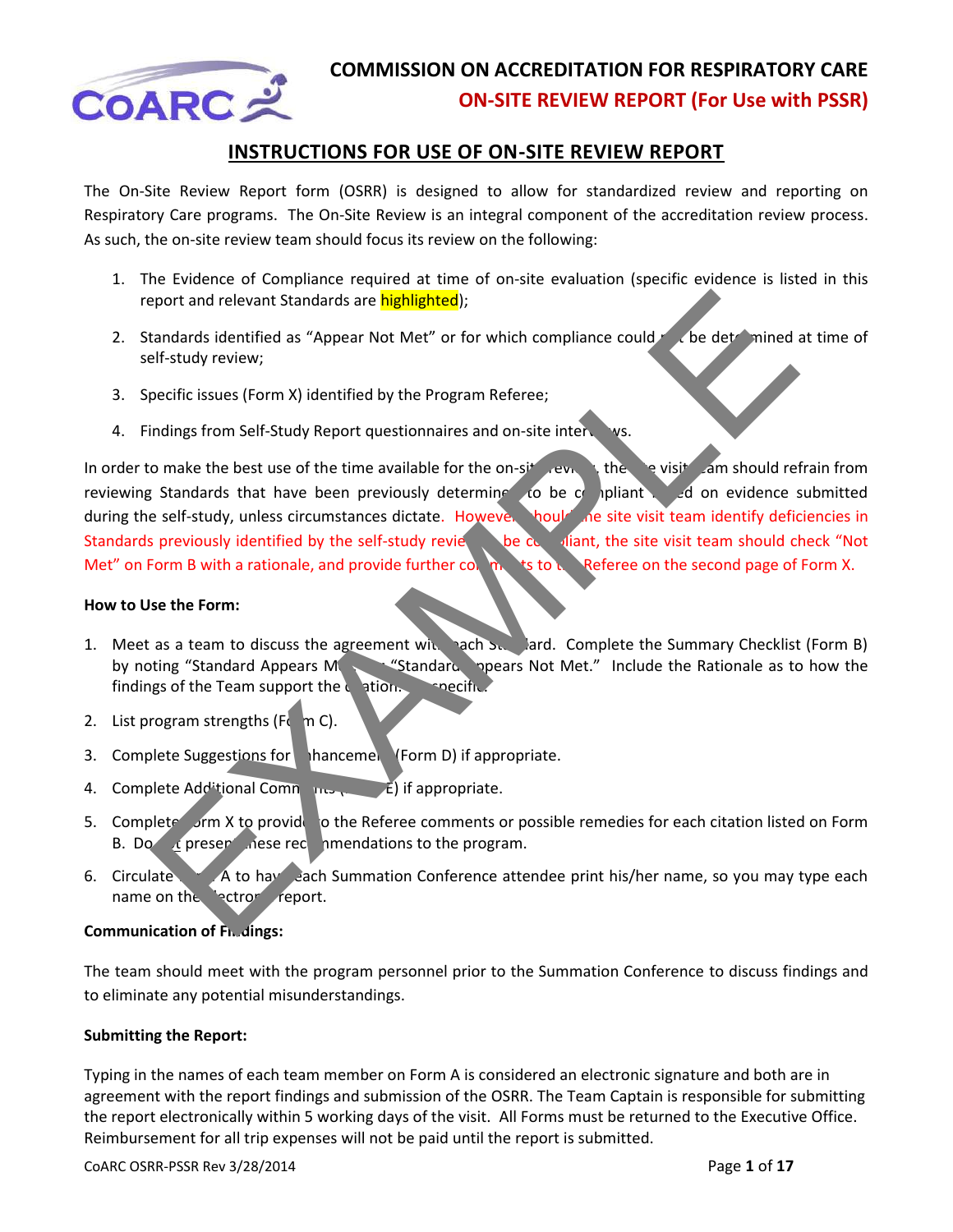

# **ON-SITE REVIEW REPORT**

## **(For use with the Provisional SSR)**

| <b>Program Name:</b>                                                                                                                                                                                                                 | Program #:                                                                                                                                                                                                                                                                                                                                                                                                                                                                                                                |
|--------------------------------------------------------------------------------------------------------------------------------------------------------------------------------------------------------------------------------------|---------------------------------------------------------------------------------------------------------------------------------------------------------------------------------------------------------------------------------------------------------------------------------------------------------------------------------------------------------------------------------------------------------------------------------------------------------------------------------------------------------------------------|
| <b>On-Site Reviewer Check List:</b><br><b>Read Opening Script</b>                                                                                                                                                                    |                                                                                                                                                                                                                                                                                                                                                                                                                                                                                                                           |
| <b>Conduct interviews</b><br>CEO, Dean/Division Chair<br><b>Support Personnel</b><br><b>Advisory Committee members</b>                                                                                                               | erso. I (PD CE, MD)<br>Pro<br>am Facu                                                                                                                                                                                                                                                                                                                                                                                                                                                                                     |
| <b>Review documentation</b>                                                                                                                                                                                                          | (Including Minimal Evidence of Compliance A ail to the Site Review Team)                                                                                                                                                                                                                                                                                                                                                                                                                                                  |
| Standards 1.04/1.09/5.11:<br>sponsoring institution but at are<br><b>Standards 2.05/2.10:</b><br>State license and R T verifical n.<br>Standard 2.14:<br>Ap intment letter, ontractual agreement.<br>Standards 9/ J3/4.04/1.06/4.07: | Copies of duly executed agreement, contract on the morandum of understanding for each<br>affiliate (e.g., institutions, in the corother ealth settings not under the authority of the<br>by the program for clinical experiences.)<br>Cours syllabif all respiratory care courses. Each syllabus should, at a minimum, include<br>the following course description, learning goals/outcomes, specific instructional objectives,<br>methods or evaluation, content outline, and criteria for successful course completion. |
| <b>Standard 4.12:</b>                                                                                                                                                                                                                |                                                                                                                                                                                                                                                                                                                                                                                                                                                                                                                           |
| in the clinical setting;                                                                                                                                                                                                             | Clinical evaluation mechanisms that document the progressive independence of the student                                                                                                                                                                                                                                                                                                                                                                                                                                  |
| Clinical syllabi detailing student competencies.                                                                                                                                                                                     |                                                                                                                                                                                                                                                                                                                                                                                                                                                                                                                           |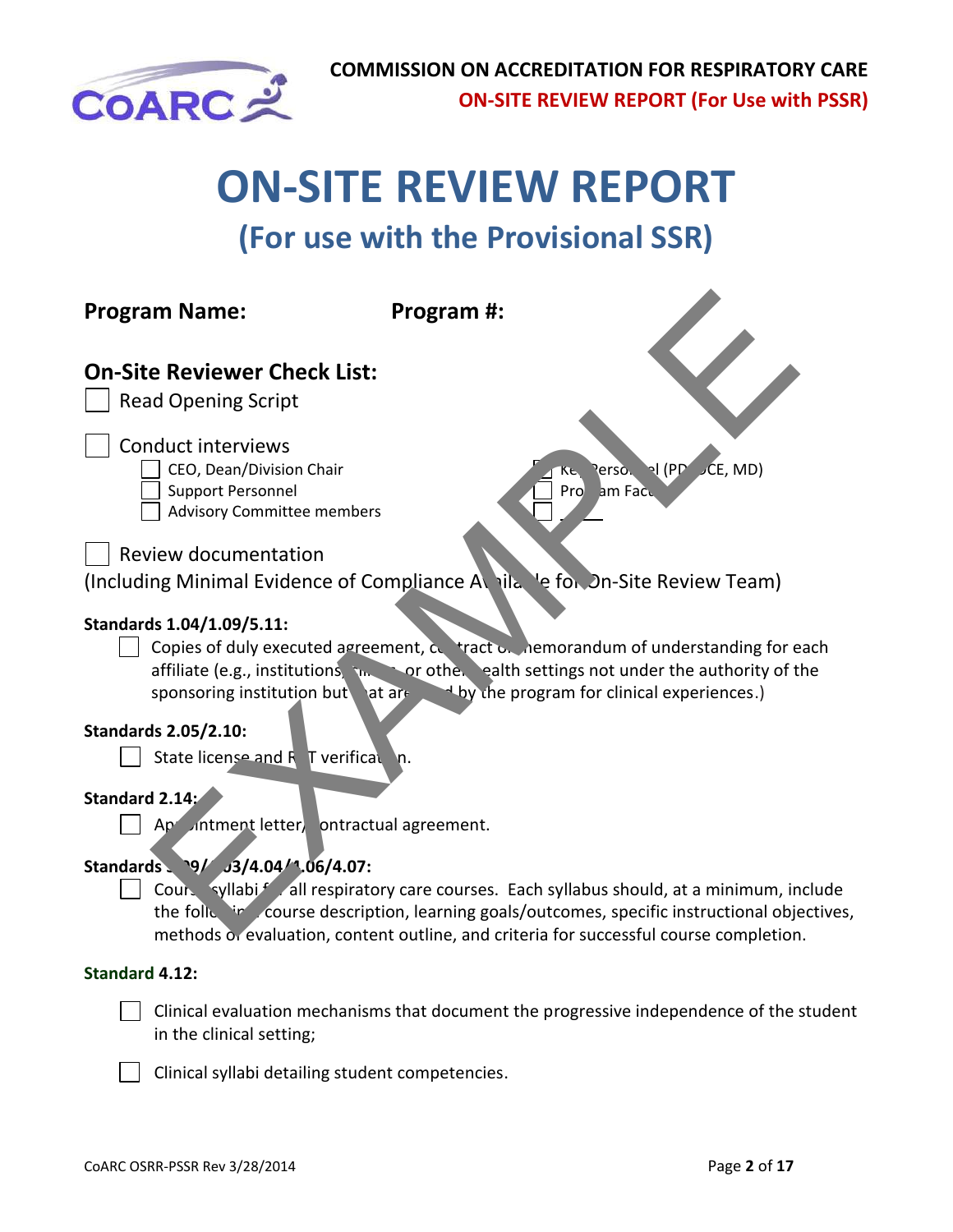

#### **Standards 4.01/4.02:**

Documentation of competencies encompassing knowledge, technical proficiency, and behaviors expected of program graduates;

Evaluation mechanisms designed to monitor knowledge, performance, and behavior.

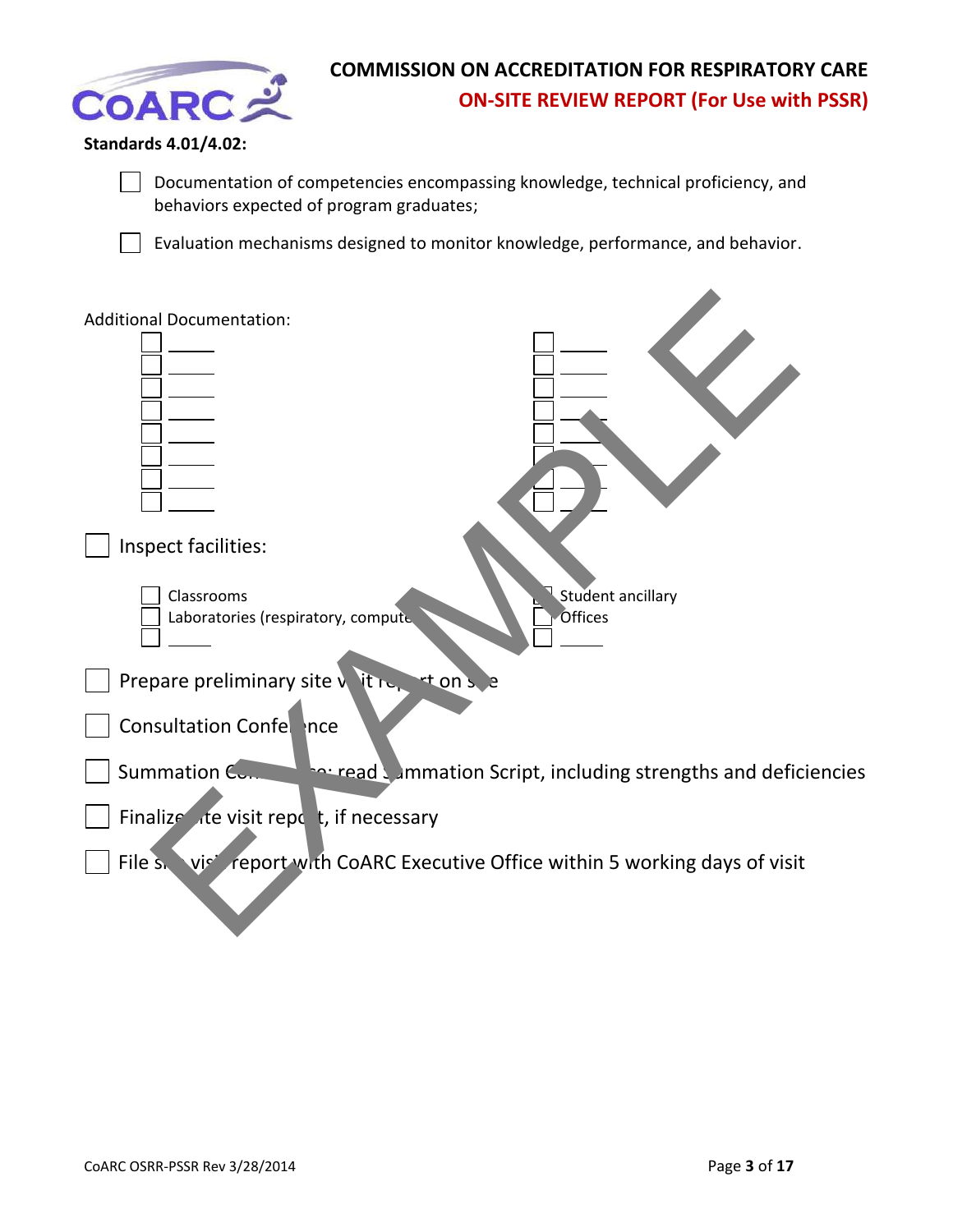

| <b>FORM A</b>                          | <b>On-Site Review</b><br><b>Attendance List</b> | <b>FORM A</b>               |
|----------------------------------------|-------------------------------------------------|-----------------------------|
| Program #:                             | Referee:                                        |                             |
| Name of Program:                       |                                                 |                             |
| Program Address:                       |                                                 |                             |
| City, State, Zip:                      |                                                 |                             |
| <b>Accreditation Status:</b>           | Approval of Intent                              |                             |
| Date(s) Visited:                       |                                                 |                             |
| Program Director:                      |                                                 |                             |
| Director of Clinical Education:        |                                                 |                             |
| <b>Medical Director:</b>               |                                                 |                             |
| <b>Summation Conference Attendees:</b> |                                                 |                             |
| <b>Print Name and Title</b>            |                                                 | <b>Print Name and Title</b> |
|                                        |                                                 |                             |
|                                        |                                                 |                             |

Name/Credentials of Team Captain (PRINT) Name/Credentials of Team Member (PRINT)

Note: Typing in the on-site reviewer's name represents an electronic signature of this document.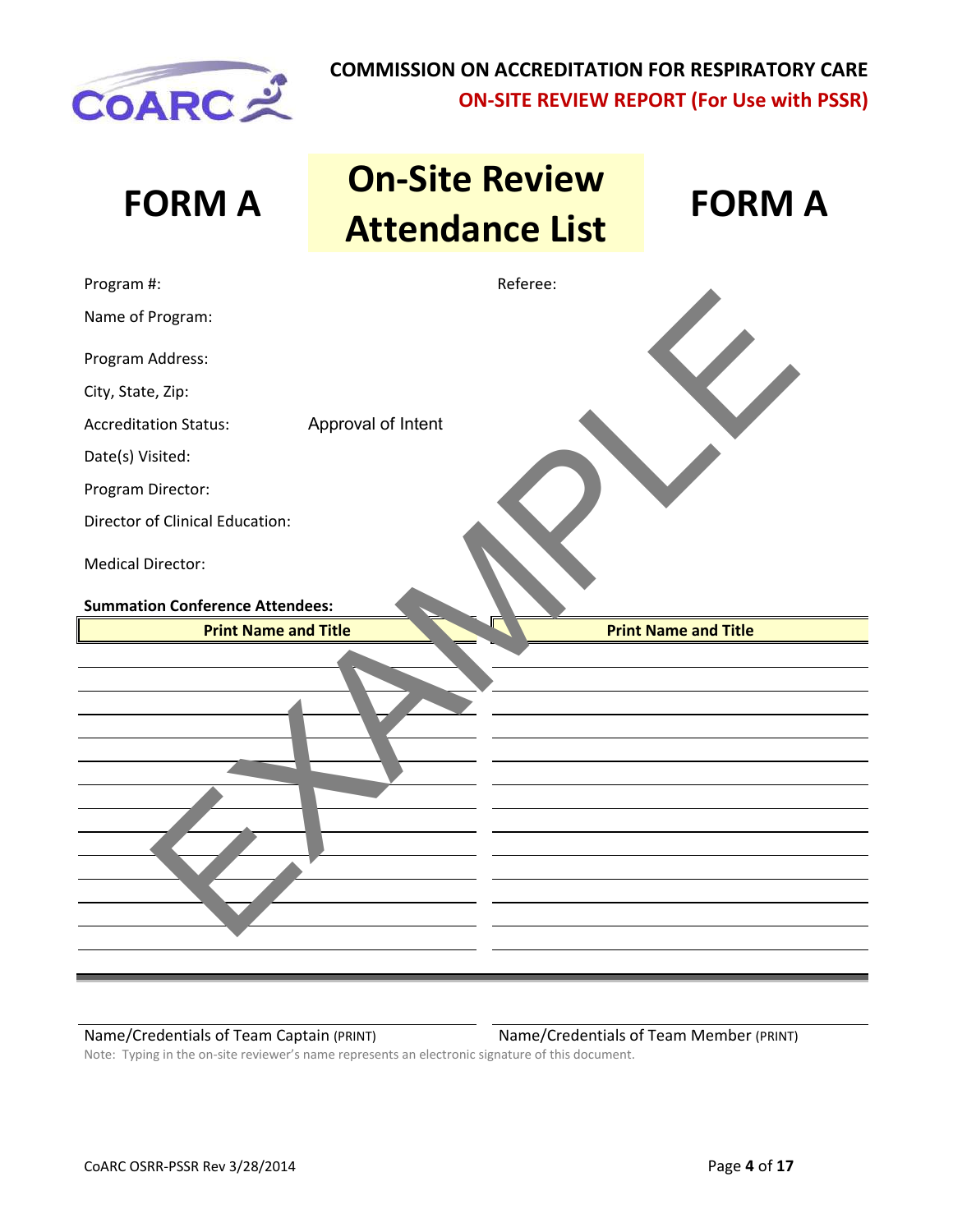

## **FORM B Summary Checklist FORM B**

|                                                                                                                                                                                                                                                                                                                                                                                                                                                                                                                                                                                   | <b>FORM B</b>                                                                                          |                                                 | <b>Summary Checklist</b> | <b>FORM B</b>                                                                                                                                                                                              |                                                                    |
|-----------------------------------------------------------------------------------------------------------------------------------------------------------------------------------------------------------------------------------------------------------------------------------------------------------------------------------------------------------------------------------------------------------------------------------------------------------------------------------------------------------------------------------------------------------------------------------|--------------------------------------------------------------------------------------------------------|-------------------------------------------------|--------------------------|------------------------------------------------------------------------------------------------------------------------------------------------------------------------------------------------------------|--------------------------------------------------------------------|
| Program Name:                                                                                                                                                                                                                                                                                                                                                                                                                                                                                                                                                                     |                                                                                                        |                                                 | Program #:               |                                                                                                                                                                                                            |                                                                    |
| Instructions: Check the appropriate box indicating the team's judgment of the compliance with each of the Sumand Sased on the review of the evidence<br>odify the content of the report prior to to the report is submitted to CoARC, the program Refere and and, delete, of dify the content of the report prior to<br>sending the report to the program. The program is then allowed the opportunity to respond writing before final action is taken by the CoARC Board.<br>Note: Evidence for compliance with highlighted Standards must be made available to on the sew term. |                                                                                                        |                                                 |                          |                                                                                                                                                                                                            |                                                                    |
| <b>Standard</b>                                                                                                                                                                                                                                                                                                                                                                                                                                                                                                                                                                   | <b>Standard Description</b>                                                                            | <b>Standard</b><br><b>Appears</b><br><b>Met</b> |                          | and a Appears Not Met, including Rationale<br>$desc.$ the findings that support the judgment that the<br><b>Standard appears Not Met.</b><br>Be service bout which elements of a Standard appear Not Met.) | Compliance<br>determined<br>at time of<br>Self-Study<br>Submission |
|                                                                                                                                                                                                                                                                                                                                                                                                                                                                                                                                                                                   | PROGRAM ADMINISTRATION AND<br><b>SPONSORSHIP</b>                                                       |                                                 |                          |                                                                                                                                                                                                            |                                                                    |
|                                                                                                                                                                                                                                                                                                                                                                                                                                                                                                                                                                                   | <b>Institutional Accreditation</b>                                                                     |                                                 |                          |                                                                                                                                                                                                            |                                                                    |
| 1.01                                                                                                                                                                                                                                                                                                                                                                                                                                                                                                                                                                              | Sponsor is accredited and authorized to award a<br>minimum of an Associate's degree.                   |                                                 |                          | Rationale:                                                                                                                                                                                                 |                                                                    |
|                                                                                                                                                                                                                                                                                                                                                                                                                                                                                                                                                                                   | <b>Consortium</b>                                                                                      |                                                 |                          |                                                                                                                                                                                                            |                                                                    |
| 1.02                                                                                                                                                                                                                                                                                                                                                                                                                                                                                                                                                                              | <b>Theck</b> not<br>Responsibilities of consortium<br>formally documented.<br>applicable               |                                                 |                          | Rationale:                                                                                                                                                                                                 |                                                                    |
| 1.03                                                                                                                                                                                                                                                                                                                                                                                                                                                                                                                                                                              | check in ot<br>Consortium capable of<br>providing requisite instruction.<br>arplicable                 |                                                 |                          | Rationale:                                                                                                                                                                                                 |                                                                    |
|                                                                                                                                                                                                                                                                                                                                                                                                                                                                                                                                                                                   | <b>Sponsor Responsibilitie.</b>                                                                        |                                                 |                          |                                                                                                                                                                                                            |                                                                    |
| 1.04                                                                                                                                                                                                                                                                                                                                                                                                                                                                                                                                                                              | $nsibility'$ $\overline{a}-i$ ).<br>Sponsor (or consortium) res                                        |                                                 |                          | <b>Rationale:</b>                                                                                                                                                                                          |                                                                    |
|                                                                                                                                                                                                                                                                                                                                                                                                                                                                                                                                                                                   | <b>Program Location</b>                                                                                |                                                 |                          |                                                                                                                                                                                                            |                                                                    |
| 1.05                                                                                                                                                                                                                                                                                                                                                                                                                                                                                                                                                                              | Located in accredited postsecondary institution,<br>consortium institution, or U.S. military facility. |                                                 |                          | Rationale:                                                                                                                                                                                                 |                                                                    |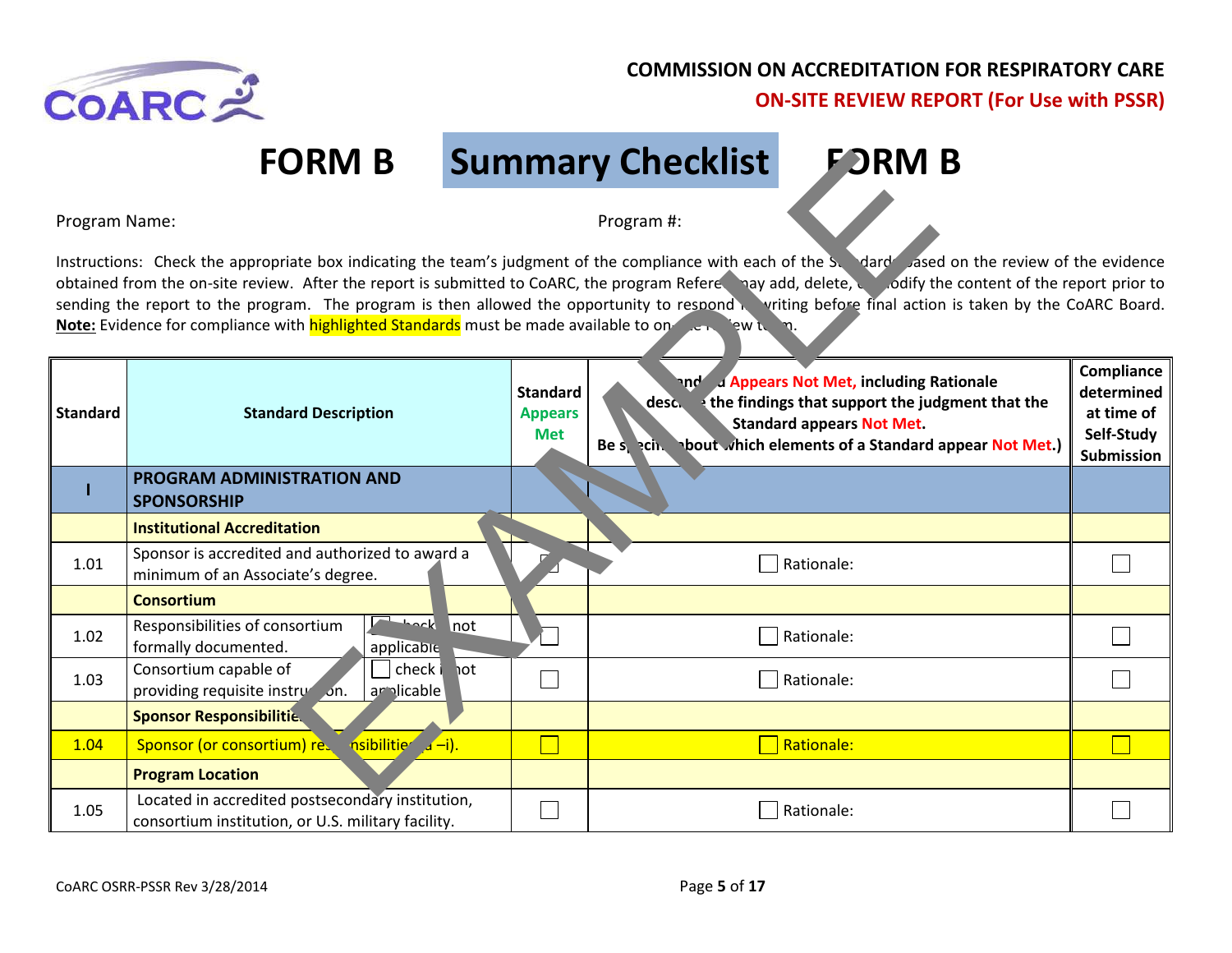

| <b>Standard</b> | <b>Standard Description</b>                                                                       | <b>Standard</b><br><b>Appears</b><br><b>Met</b> | <b>Standard Appears Not Metaincluding Rationale</b><br>(i.e., describe the findings that upport the judgment that the<br>Standard pears N Met.<br>Be specific about which elen ts of standard appear Not Met.) | Compliance<br>determined<br>at time of<br>Self-Study<br><b>Submission</b> |
|-----------------|---------------------------------------------------------------------------------------------------|-------------------------------------------------|----------------------------------------------------------------------------------------------------------------------------------------------------------------------------------------------------------------|---------------------------------------------------------------------------|
| 1.06            | Sponsor provides equivalent academic support and<br>resources to all program locations.           |                                                 |                                                                                                                                                                                                                |                                                                           |
| 1.07            | Program academic policies apply to all locations.                                                 |                                                 | Rationale                                                                                                                                                                                                      |                                                                           |
|                 | <b>Substantive Changes</b>                                                                        |                                                 |                                                                                                                                                                                                                |                                                                           |
| 1.08            | check if not<br>Substantive Changes reported<br>according to CoARC Policy 9.0<br>applicable       |                                                 | Rationale:                                                                                                                                                                                                     |                                                                           |
|                 | <b>Affiliate Agreements</b>                                                                       |                                                 |                                                                                                                                                                                                                |                                                                           |
| 1.09            | Formal agreement/MOU bw sponsor & affiliates.                                                     |                                                 | Rationale:                                                                                                                                                                                                     |                                                                           |
| $\mathbf{H}$    | <b>INSTITUTIONAL AND PERSONNEL RESOURCES</b>                                                      |                                                 |                                                                                                                                                                                                                |                                                                           |
|                 | <b>Institutional Resources</b>                                                                    |                                                 |                                                                                                                                                                                                                |                                                                           |
| 2.01            | Sponsor ensures that resources are sufficient to<br>achieve program goals regardless of location. | Rationale:                                      |                                                                                                                                                                                                                |                                                                           |
|                 | <b>Personnel Resources</b>                                                                        |                                                 |                                                                                                                                                                                                                |                                                                           |
| 2.02            | Sponsor ensures sufficient number of qualied<br>faculty, preceptors, and admin/tech suppor staff. | Rationale:                                      |                                                                                                                                                                                                                |                                                                           |
|                 | <b>Key Program Personnel</b>                                                                      |                                                 |                                                                                                                                                                                                                |                                                                           |
| 2.03            | Sponsor appoints FT PD and $\mathcal{L}$ , and MD.                                                |                                                 | Rationale:                                                                                                                                                                                                     |                                                                           |
|                 | <b>Program Director</b>                                                                           |                                                 |                                                                                                                                                                                                                |                                                                           |
| 2.04            | Responsibilities.                                                                                 |                                                 | Rationale:                                                                                                                                                                                                     |                                                                           |
| 2.05            | Holds valid RRT and professic Ulicens cert.                                                       | Rationale:                                      |                                                                                                                                                                                                                |                                                                           |
| 2.06            | Has at least a Baccalaureate deg.                                                                 |                                                 | Rationale:                                                                                                                                                                                                     |                                                                           |
| 2.07            | Has min 4 yrs RRT/2 yrs clinical/2 yrs teaching.                                                  |                                                 | Rationale:                                                                                                                                                                                                     |                                                                           |
| 2.08            | Has regular/consistent contact w/fac & students.                                                  |                                                 |                                                                                                                                                                                                                |                                                                           |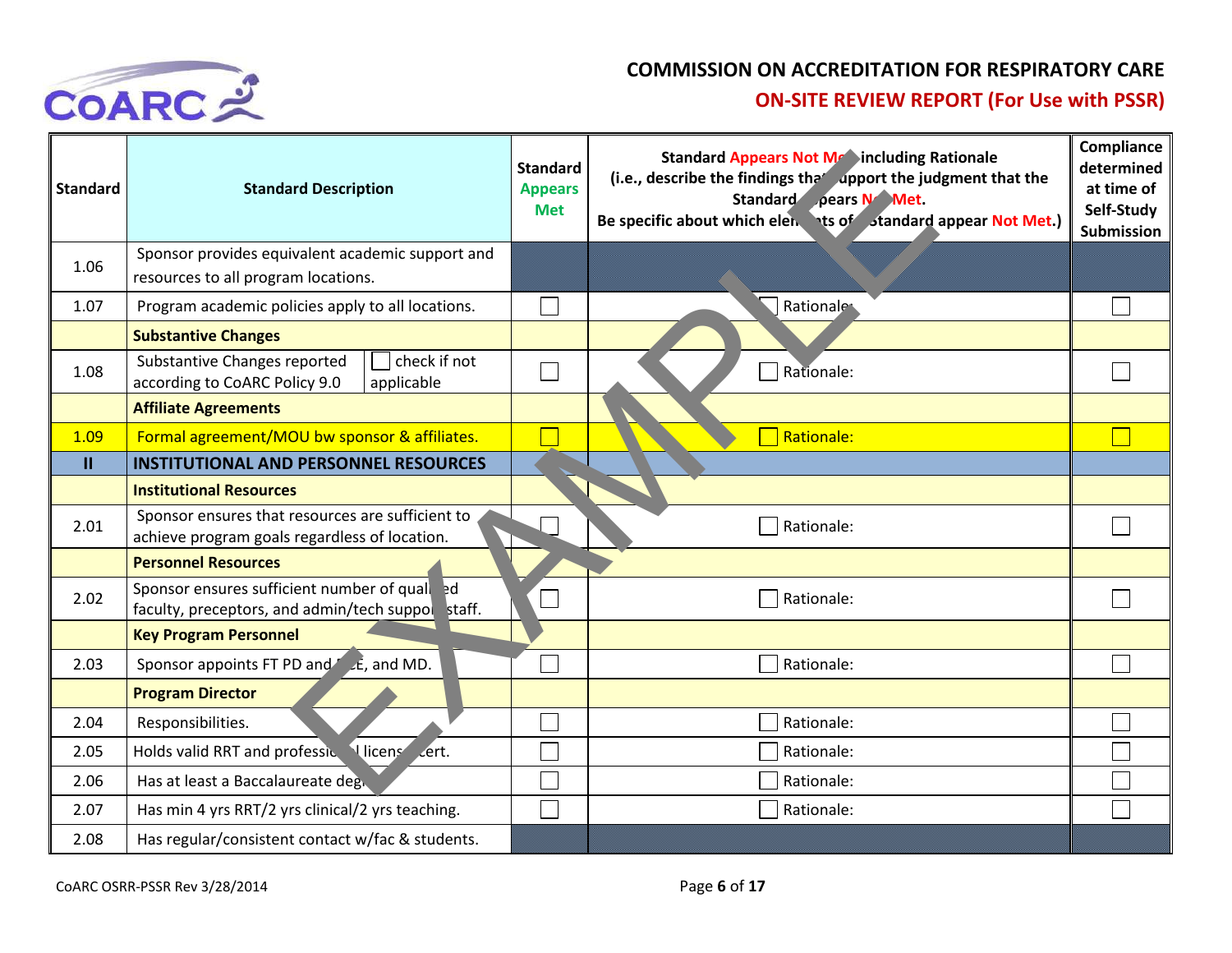

| <b>Standard</b> | <b>Standard Description</b>                           | <b>Standard</b><br><b>Appears</b><br><b>Met</b> | <b>Standard Appears Not MeCincluding Rationale</b><br>(i.e., describe the findings the <i>dpport</i> the judgment that the<br>Standard pears N Met.<br>Be specific about which elen ts of standard appear Not Met.) | <b>Compliance</b><br>determined<br>at time of<br>Self-Study<br>Submission |
|-----------------|-------------------------------------------------------|-------------------------------------------------|---------------------------------------------------------------------------------------------------------------------------------------------------------------------------------------------------------------------|---------------------------------------------------------------------------|
|                 | <b>Director of Clinical Education</b>                 |                                                 |                                                                                                                                                                                                                     |                                                                           |
| 2.09            | Responsibilities.                                     |                                                 | Rationale:                                                                                                                                                                                                          |                                                                           |
| 2.10            | Holds valid RRT and professional license/cert.        |                                                 | Rationa <sup>l</sup>                                                                                                                                                                                                |                                                                           |
| 2.11            | Has at least a Baccalaureate degree.                  |                                                 | $\overline{A}$ le:                                                                                                                                                                                                  |                                                                           |
| 2.12            | Has min 4 yrs RRT/2 yrs clinical/2 yrs teaching.      |                                                 | Rationale:                                                                                                                                                                                                          |                                                                           |
| 2.13            | Has regular/consistent contact w/fac, clin, students. |                                                 |                                                                                                                                                                                                                     |                                                                           |
|                 | <b>Medical Director</b>                               |                                                 |                                                                                                                                                                                                                     |                                                                           |
| 2.14            | MD responsibilities and qualifications.               |                                                 | Rationale:                                                                                                                                                                                                          |                                                                           |
|                 | <b>Instructional Faculty</b>                          |                                                 |                                                                                                                                                                                                                     |                                                                           |
| 2.15            | Sufficient faculty; student to clin faculty ratio ≤ 6 |                                                 | Rationale:                                                                                                                                                                                                          |                                                                           |
| 2.16            | Instructor qualifications.                            |                                                 | Rationale:                                                                                                                                                                                                          |                                                                           |
|                 | <b>Administrative Support Staff</b>                   |                                                 |                                                                                                                                                                                                                     |                                                                           |
| 2.17            | Sufficient administrative and clerical suppo          |                                                 | Rationale:                                                                                                                                                                                                          |                                                                           |
| III             | PROGRAM GOALS, OUTCOMES,<br><b>ASSESSMENT</b>         |                                                 |                                                                                                                                                                                                                     |                                                                           |
|                 | <b>Statement of Program Gor</b>                       |                                                 |                                                                                                                                                                                                                     |                                                                           |
| 3.01            | Statements define min. I'm exprit ations.             |                                                 | Rationale:                                                                                                                                                                                                          |                                                                           |
| 3.02            | Statements reviewed annually by program raculty.      |                                                 | Rationale:                                                                                                                                                                                                          |                                                                           |
| 3.03            | Goals compatible w/ nationally senied standards.      |                                                 | Rationale:                                                                                                                                                                                                          |                                                                           |
| 3.04            | Advisory committee composition & responsibilities.    |                                                 | Rationale:                                                                                                                                                                                                          |                                                                           |
|                 | <b>Assessment of Program Goals</b>                    |                                                 |                                                                                                                                                                                                                     |                                                                           |
| 3.05            | Systematic assessment process instituted.             |                                                 |                                                                                                                                                                                                                     |                                                                           |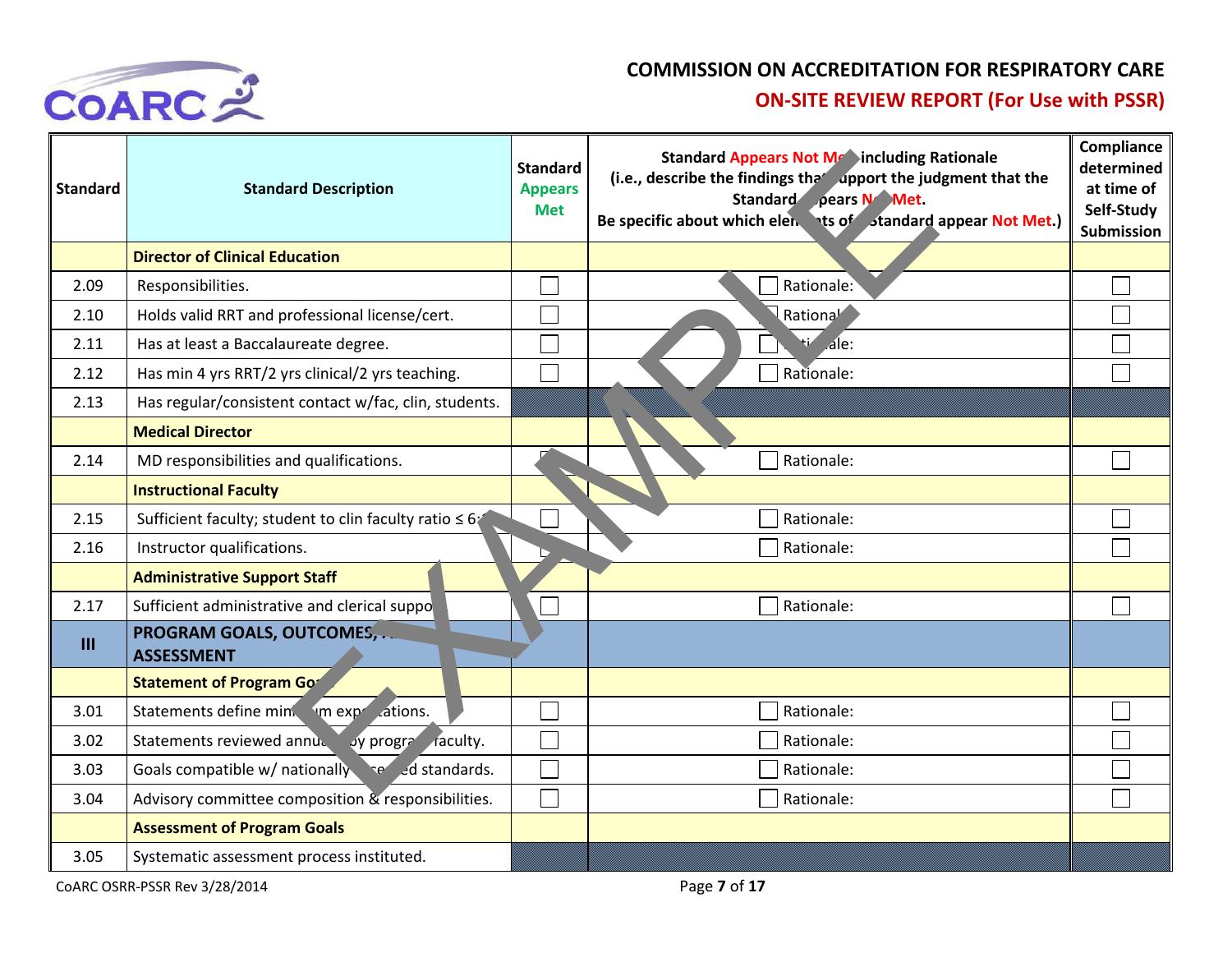

| <b>Standard</b> | <b>Standard Description</b>                                                  | <b>Standard</b><br><b>Appears</b><br><b>Met</b> | <b>Standard Appears Not Me Sincluding Rationale</b><br>(i.e., describe the findings that upport the judgment that the<br>Standard pears N Met.<br>Be specific about which elen ts of standard appear Not Met.) | Compliance<br>determined<br>at time of<br>Self-Study<br><b>Submission</b> |
|-----------------|------------------------------------------------------------------------------|-------------------------------------------------|----------------------------------------------------------------------------------------------------------------------------------------------------------------------------------------------------------------|---------------------------------------------------------------------------|
| 3.06            | Distance ed effectiveness/outcomes reported for<br>base program and options. |                                                 |                                                                                                                                                                                                                |                                                                           |
|                 | <b>Assessment of Program Resources</b>                                       |                                                 |                                                                                                                                                                                                                |                                                                           |
| 3.07            | Assessed at least annually by using RAM.                                     |                                                 |                                                                                                                                                                                                                |                                                                           |
| 3.08            | Components documented for each resource.                                     |                                                 | Rationale:                                                                                                                                                                                                     |                                                                           |
|                 | <b>Student Evaluation</b>                                                    |                                                 |                                                                                                                                                                                                                |                                                                           |
| 3.09            | Documented w/ sufficient frequency/remediation.                              |                                                 | Rationale:                                                                                                                                                                                                     |                                                                           |
| 3.10            | Conducted uniformly and equitably.                                           |                                                 |                                                                                                                                                                                                                |                                                                           |
| 3.11            | Inter-rater reliability for clinical evaluations.                            |                                                 | Rationale:                                                                                                                                                                                                     |                                                                           |
|                 | <b>Assessment of Program Outcomes</b>                                        |                                                 |                                                                                                                                                                                                                |                                                                           |
| 3.12            | Assessed annually using CoARC surveys.                                       |                                                 |                                                                                                                                                                                                                |                                                                           |
| 3.13            | Outcomes meet CoARC assessment thresh ds.                                    |                                                 |                                                                                                                                                                                                                |                                                                           |
| 3.14            | Action plan developed for sub-threshold ou comes.                            |                                                 |                                                                                                                                                                                                                |                                                                           |
|                 | <b>Reporting of Program Resources</b>                                        |                                                 |                                                                                                                                                                                                                |                                                                           |
| 3.15            | CoARC Annual RCS reporting for a submitted                                   |                                                 |                                                                                                                                                                                                                |                                                                           |
|                 | <b>Clinical Site Evaluation</b>                                              |                                                 |                                                                                                                                                                                                                |                                                                           |
| 3.16            | Processes consistent, et. tive,<br>d ongoing.                                |                                                 | Rationale:                                                                                                                                                                                                     |                                                                           |
| <b>IV</b>       | <b>CURRICULUM</b>                                                            |                                                 |                                                                                                                                                                                                                |                                                                           |
| 4.01            | <b>Prepares students to meet RRT vicencies.</b>                              |                                                 | Rationale:                                                                                                                                                                                                     |                                                                           |
| 4.02            | Competencies defined, evaluated, & communicated.                             |                                                 | Rationale:                                                                                                                                                                                                     |                                                                           |
| 4.03            | Course syllabi provided for each RC course.                                  |                                                 | Rationale:                                                                                                                                                                                                     |                                                                           |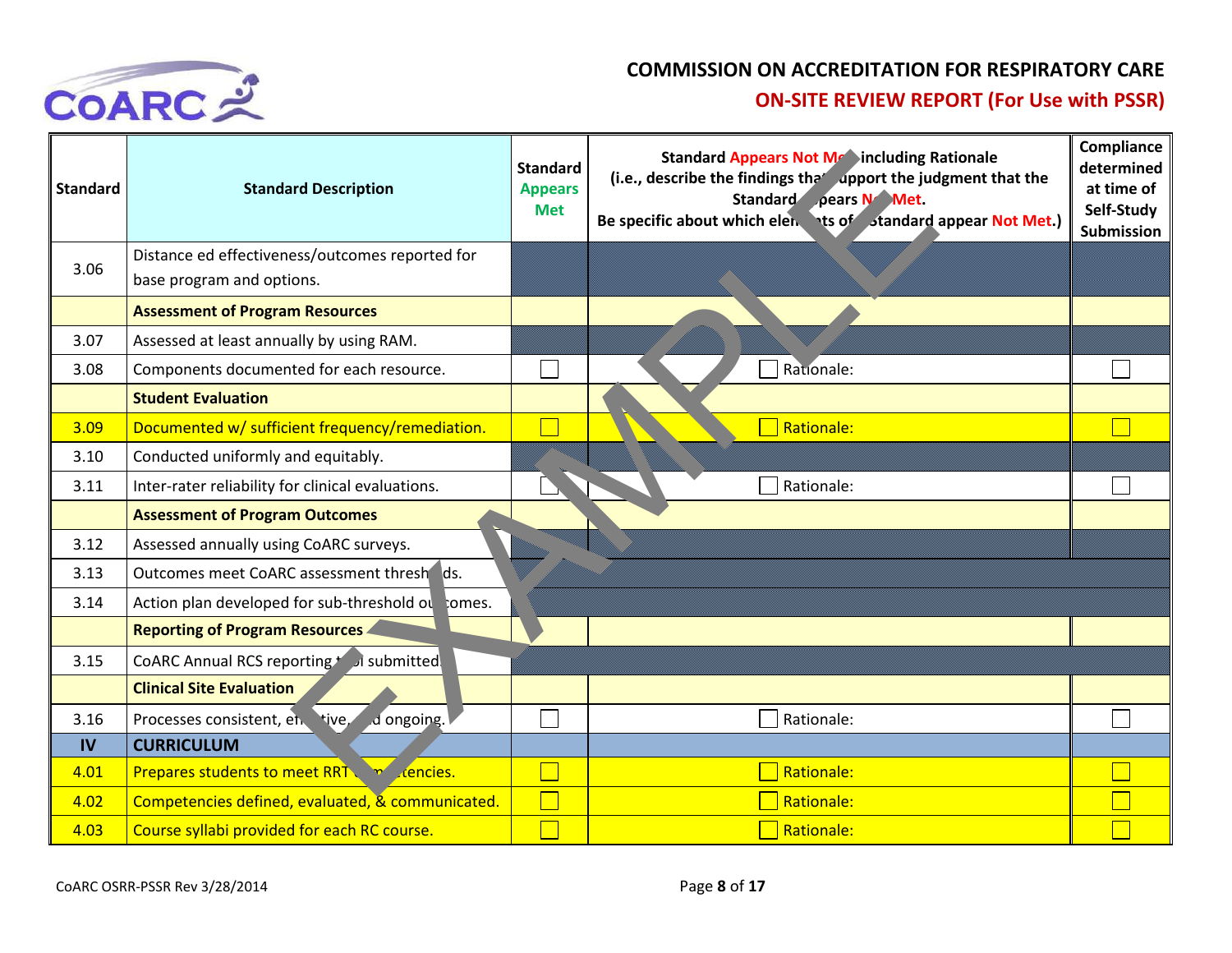

| <b>Standard</b> | <b>Standard Description</b>                                                                        | <b>Standard</b><br><b>Appears</b><br><b>Met</b> | <b>Standard Appears Not Mranincluding Rationale</b><br>(i.e., describe the findings the <i>dpport</i> the judgment that the<br>Standard pears N Met.<br>Be specific about which elen ts of standard appear Not Met.) | <b>Compliance</b><br>determined<br>at time of<br>Self-Study<br><b>Submission</b> |
|-----------------|----------------------------------------------------------------------------------------------------|-------------------------------------------------|----------------------------------------------------------------------------------------------------------------------------------------------------------------------------------------------------------------------|----------------------------------------------------------------------------------|
|                 | <b>Minimum Course Content</b>                                                                      |                                                 |                                                                                                                                                                                                                      |                                                                                  |
| 4.04            | Curriculum includes and integrates specified areas.                                                |                                                 | Rationale:                                                                                                                                                                                                           |                                                                                  |
| 4.05            | Curriculum includes and integrates specified areas.                                                |                                                 | Rational                                                                                                                                                                                                             |                                                                                  |
| 4.06            | Curriculum includes and integrates specified areas.                                                |                                                 | <b>Hi</b> ale:                                                                                                                                                                                                       |                                                                                  |
| 4.07            | Reviewed/revised to ensure consistency with<br>program-defined competencies.                       |                                                 | Rationale:                                                                                                                                                                                                           |                                                                                  |
|                 | <b>Minimum Competencies</b>                                                                        |                                                 |                                                                                                                                                                                                                      |                                                                                  |
| 4.08            | Interpersonal and communication skills.                                                            |                                                 | Rationale:                                                                                                                                                                                                           |                                                                                  |
| 4.09            | Application of problem solving strategies.                                                         |                                                 | Rationale:                                                                                                                                                                                                           |                                                                                  |
|                 | <b>Length of Study</b>                                                                             |                                                 |                                                                                                                                                                                                                      |                                                                                  |
| 4.10            | Sufficient to acquire knowledge/competencies.                                                      |                                                 | Rationale:                                                                                                                                                                                                           |                                                                                  |
|                 | <b>Equivalency</b>                                                                                 |                                                 |                                                                                                                                                                                                                      |                                                                                  |
| 4.11            | Course content, learning experiences, and<br>cess to<br>learning materials regardless of location. |                                                 | Rationale:                                                                                                                                                                                                           |                                                                                  |
|                 | <b>Clinical Practice</b>                                                                           |                                                 |                                                                                                                                                                                                                      |                                                                                  |
| 4.12            | Sufficient quality/duration to eet program<br>bals.                                                |                                                 | <b>Rationale:</b>                                                                                                                                                                                                    |                                                                                  |
| $\mathbf{V}$    | <b>FAIR PRACTICES AND PLORDKETPING</b>                                                             |                                                 |                                                                                                                                                                                                                      |                                                                                  |
|                 | <b>Disclosure</b>                                                                                  |                                                 |                                                                                                                                                                                                                      |                                                                                  |
| 5.01            | Published info accurately revents program offered.                                                 |                                                 | Rationale:                                                                                                                                                                                                           |                                                                                  |
| 5.02            | Required info made known to $a_k$ is not at students.                                              |                                                 | Rationale:                                                                                                                                                                                                           |                                                                                  |
| 5.03            | CoARC URL on program website/known to public.                                                      |                                                 |                                                                                                                                                                                                                      |                                                                                  |
|                 | <b>Non-discriminatory Practice</b>                                                                 |                                                 |                                                                                                                                                                                                                      |                                                                                  |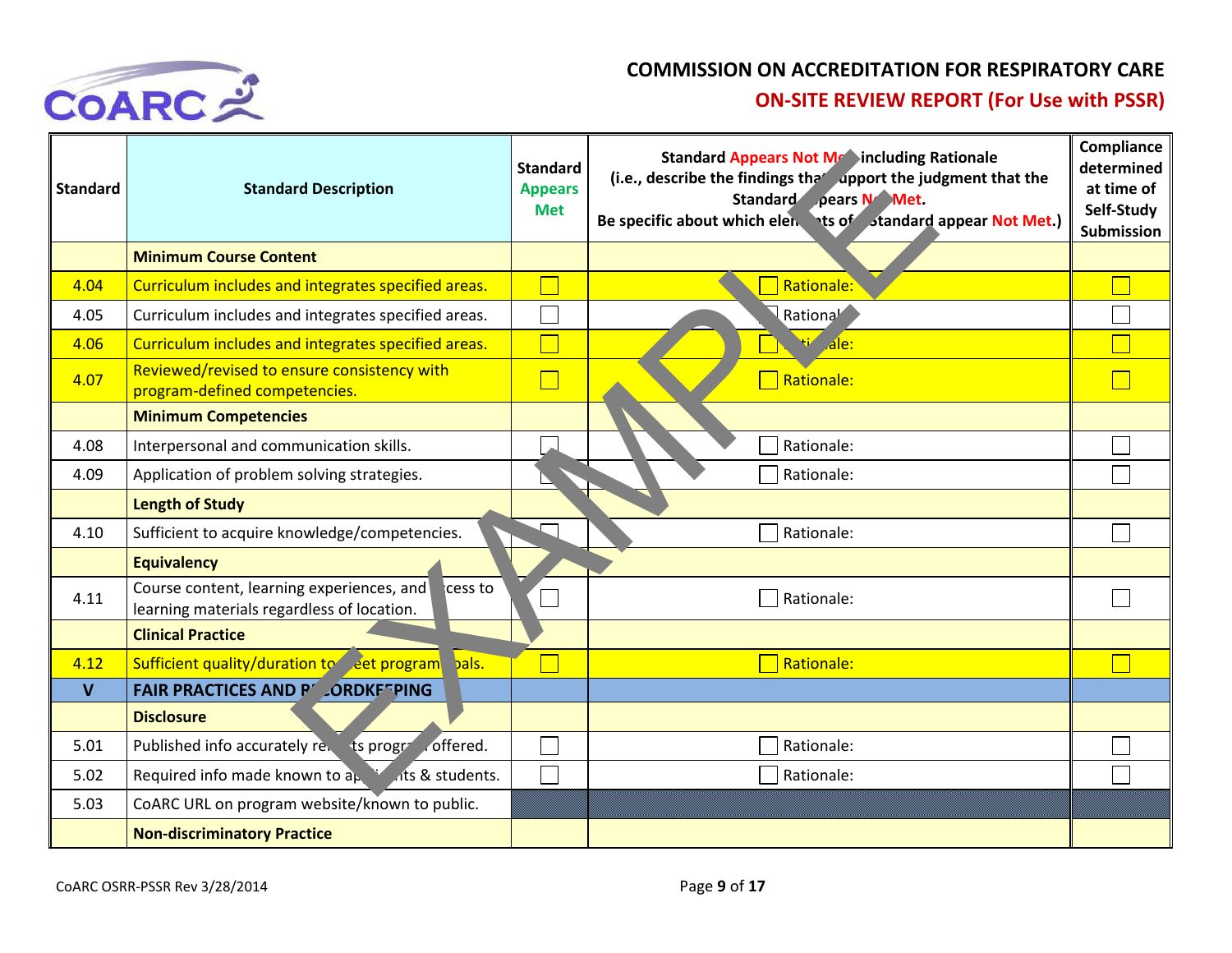

| <b>Standard</b> | <b>Standard Description</b>                                                                         | <b>Standard</b><br><b>Appears</b><br><b>Met</b> | <b>Standard Appears Not Metaincluding Rationale</b><br>(i.e., describe the findings the <i>dpport</i> the judgment that the<br>Standard pears N Met.<br>Be specific about which elen ts of standard appear Not Met.) | <b>Compliance</b><br>determined<br>at time of<br>Self-Study<br>Submission |
|-----------------|-----------------------------------------------------------------------------------------------------|-------------------------------------------------|----------------------------------------------------------------------------------------------------------------------------------------------------------------------------------------------------------------------|---------------------------------------------------------------------------|
| 5.04            | Program activities are non-discriminatory and lawful.                                               |                                                 | Rationa                                                                                                                                                                                                              |                                                                           |
| 5.05            | Appeal procedures ensure fairness/due process.                                                      |                                                 | Rationale:                                                                                                                                                                                                           |                                                                           |
| 5.06            | Faculty grievance procedure made known to faculty.                                                  |                                                 | Rationa <sup>l</sup>                                                                                                                                                                                                 |                                                                           |
| 5.07            | Policies are consistent with fed/state laws and regs.                                               |                                                 | ale:                                                                                                                                                                                                                 |                                                                           |
| 5.08            | Students admitted according to published policies.                                                  |                                                 | Rationale:                                                                                                                                                                                                           |                                                                           |
| 5.09            | Agreements with all clinical sites secured only by<br>program; preceptors designated for each site. |                                                 |                                                                                                                                                                                                                      |                                                                           |
| 5.10            | Advanced placement policies<br>Check if not<br>documented.<br>applicable                            |                                                 | Rationale:                                                                                                                                                                                                           |                                                                           |
|                 | <b>Safeguards</b>                                                                                   |                                                 |                                                                                                                                                                                                                      |                                                                           |
| 5.11            | Health and safety of patients, students, and facult<br>adequately safeguarded.                      |                                                 | <b>Rationale:</b>                                                                                                                                                                                                    |                                                                           |
| 5.12            | Students are not substituted for staff.                                                             |                                                 | Rationale:                                                                                                                                                                                                           |                                                                           |
| 5.13            | Students do not receive remuneration in e.<br>hange<br>for clinical coursework and experiences.     |                                                 | Rationale:                                                                                                                                                                                                           |                                                                           |
|                 | <b>Academic Guidance</b>                                                                            |                                                 |                                                                                                                                                                                                                      |                                                                           |
| 5.14            | Program ensures availability all students.                                                          |                                                 | Rationale:                                                                                                                                                                                                           |                                                                           |
| 5.15            | Students have access to demics oport se lices.                                                      |                                                 | Rationale:                                                                                                                                                                                                           |                                                                           |
| 5.16            | Timely access to faculty assignce/counseling.                                                       |                                                 | Rationale:                                                                                                                                                                                                           |                                                                           |
|                 | <b>Student Identification</b>                                                                       |                                                 |                                                                                                                                                                                                                      |                                                                           |
| 5.17            | Students are clearly identified in<br>clinical setting.                                             |                                                 | Rationale:                                                                                                                                                                                                           |                                                                           |
|                 | <b>Student Records</b>                                                                              |                                                 |                                                                                                                                                                                                                      |                                                                           |
| 5.18            | Records/grades secure, safe, and accessible.                                                        |                                                 | Rationale:                                                                                                                                                                                                           |                                                                           |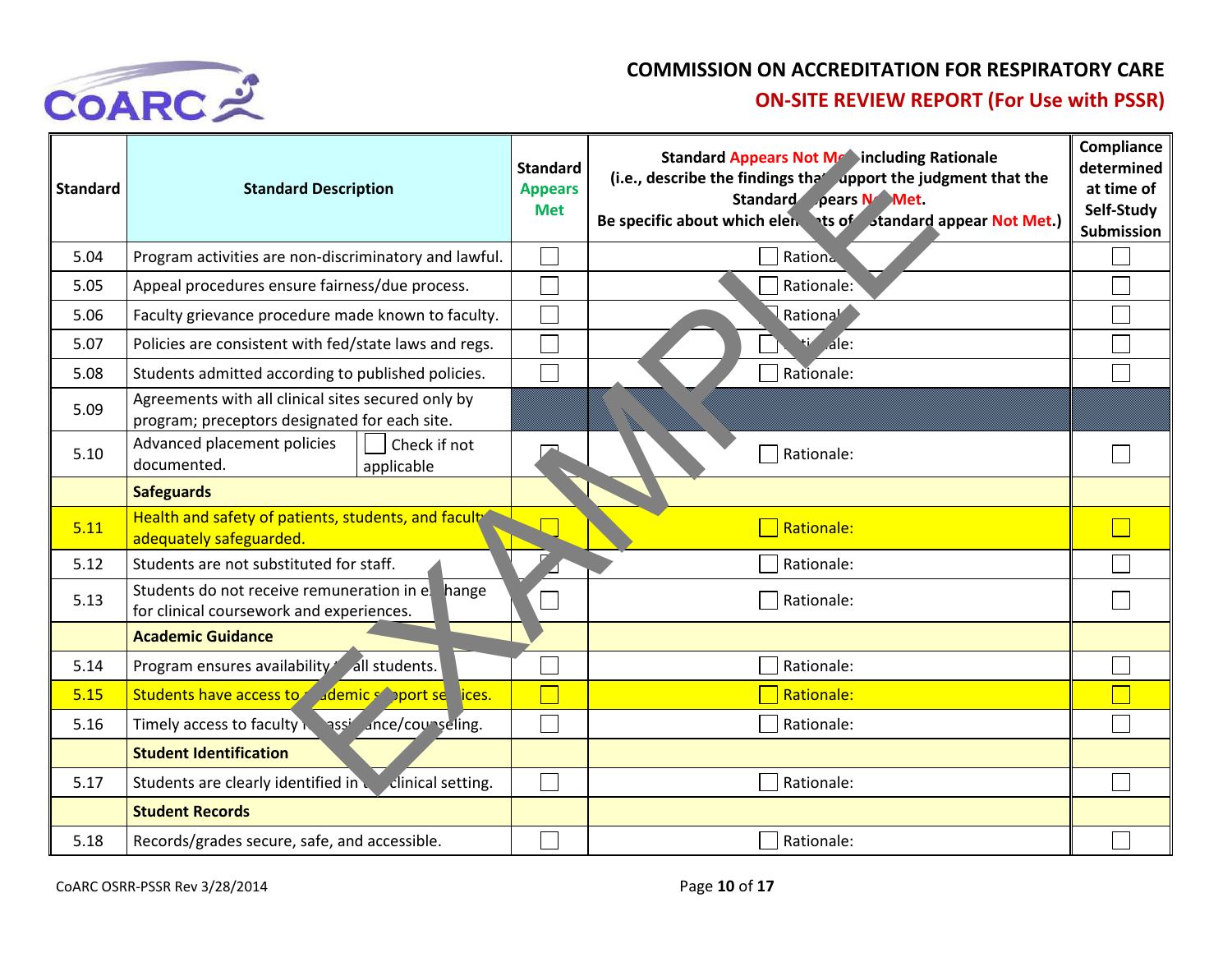

| <b>Standard</b> | <b>Standard Description</b>                            | <b>Standard</b><br><b>Appears</b><br><b>Met</b> | <b>Standard Appears Not Me Sincluding Rationale</b><br>(i.e., describe the findings the <i>upport</i> the judgment that the<br>Standard pears N Met.<br>Be specific about which elen ts of standard appear Not Met.) | Compliance<br>determined<br>at time of<br>Self-Study<br>Submission |
|-----------------|--------------------------------------------------------|-------------------------------------------------|----------------------------------------------------------------------------------------------------------------------------------------------------------------------------------------------------------------------|--------------------------------------------------------------------|
| 5.19            | Student evals maintained in sufficient detail/5 years. |                                                 |                                                                                                                                                                                                                      |                                                                    |
| 5.20            | Specified student records kept by sponsor.             |                                                 | Rationale:                                                                                                                                                                                                           | $\mathcal{L}_{\mathcal{A}}$                                        |
|                 | <b>Program Records</b>                                 |                                                 |                                                                                                                                                                                                                      |                                                                    |
| 5.21            | Prog records maintained in sufficient detail/5 years.  | Ξ                                               | ١ŧ<br>$A$ le:                                                                                                                                                                                                        |                                                                    |
| 5.22            | Specified program records kept by sponsor.             |                                                 | Rationale:                                                                                                                                                                                                           |                                                                    |
|                 |                                                        |                                                 |                                                                                                                                                                                                                      |                                                                    |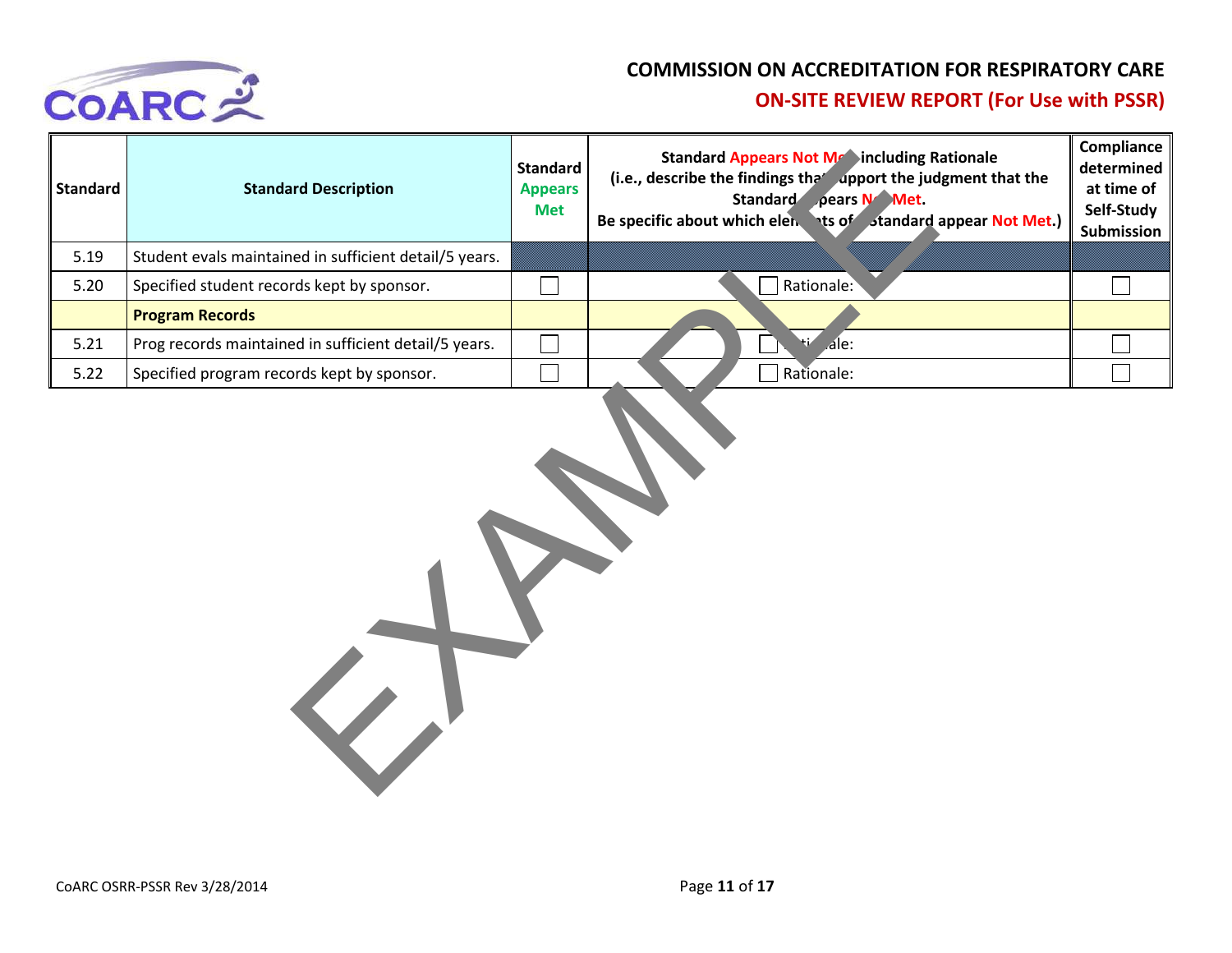

| <b>FORM C</b>          | <b>Strengths</b>                    | <b>FORM C</b> |  |  |  |
|------------------------|-------------------------------------|---------------|--|--|--|
| Program Name:          |                                     | Program #:    |  |  |  |
|                        | Write the Strengths of the program. |               |  |  |  |
|                        |                                     |               |  |  |  |
|                        |                                     |               |  |  |  |
|                        |                                     |               |  |  |  |
|                        |                                     |               |  |  |  |
|                        |                                     |               |  |  |  |
|                        |                                     |               |  |  |  |
|                        |                                     |               |  |  |  |
| *Duplicate as Necesary |                                     |               |  |  |  |
|                        |                                     |               |  |  |  |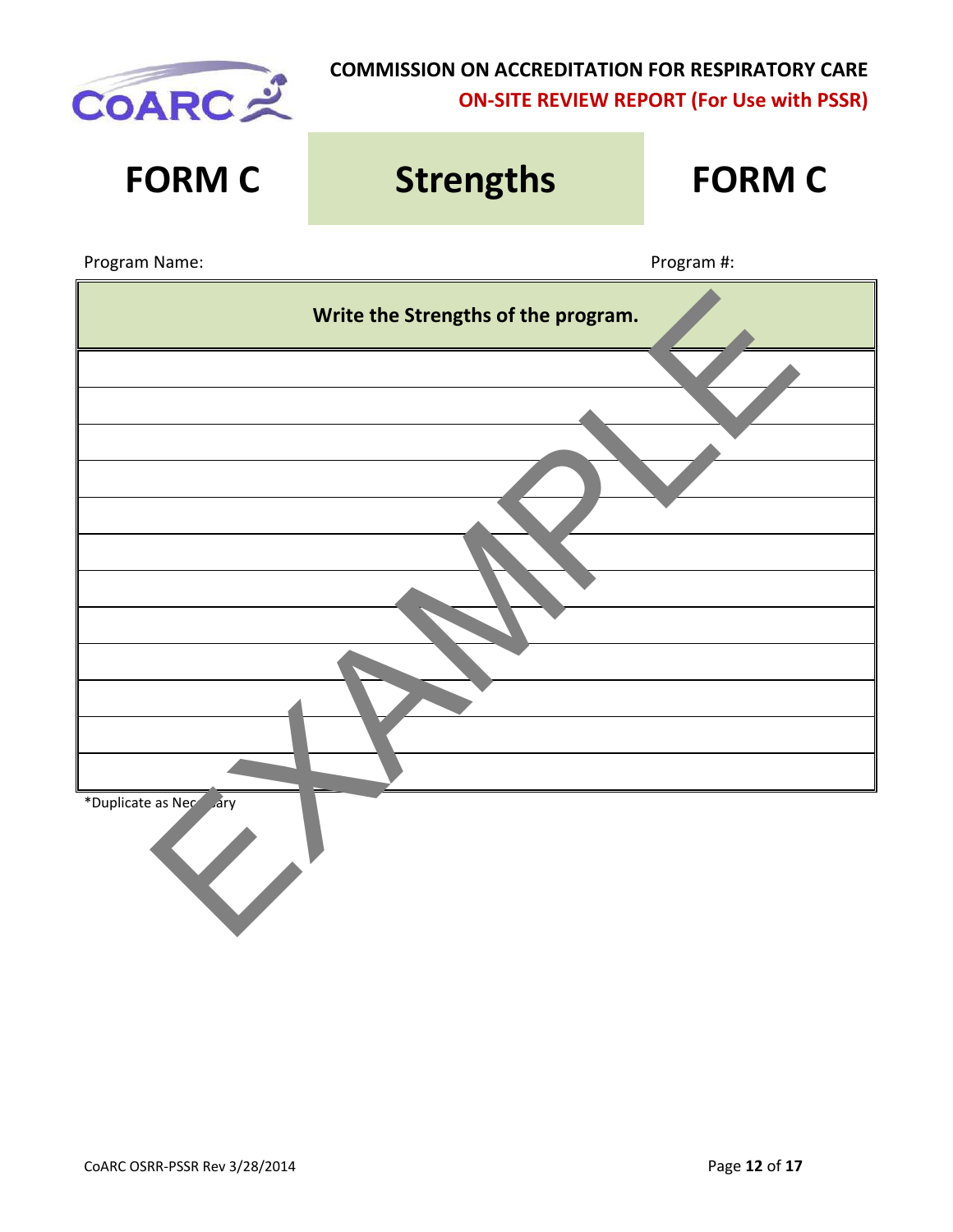

# **FORM D Suggestions for Enhancement FORM D**

| Program Name:                  | Program #:                                                                                                            |
|--------------------------------|-----------------------------------------------------------------------------------------------------------------------|
| <b>Standard</b><br>(Reference) | Write the Suggestions for Enhancemeral<br>(Note: Programs are not required to respond to Suggestion for Enhancement). |
|                                |                                                                                                                       |
|                                |                                                                                                                       |
|                                |                                                                                                                       |
|                                |                                                                                                                       |
|                                |                                                                                                                       |
|                                |                                                                                                                       |
|                                |                                                                                                                       |
|                                |                                                                                                                       |
|                                |                                                                                                                       |
|                                |                                                                                                                       |
|                                |                                                                                                                       |
| Duplicate as Necessary         |                                                                                                                       |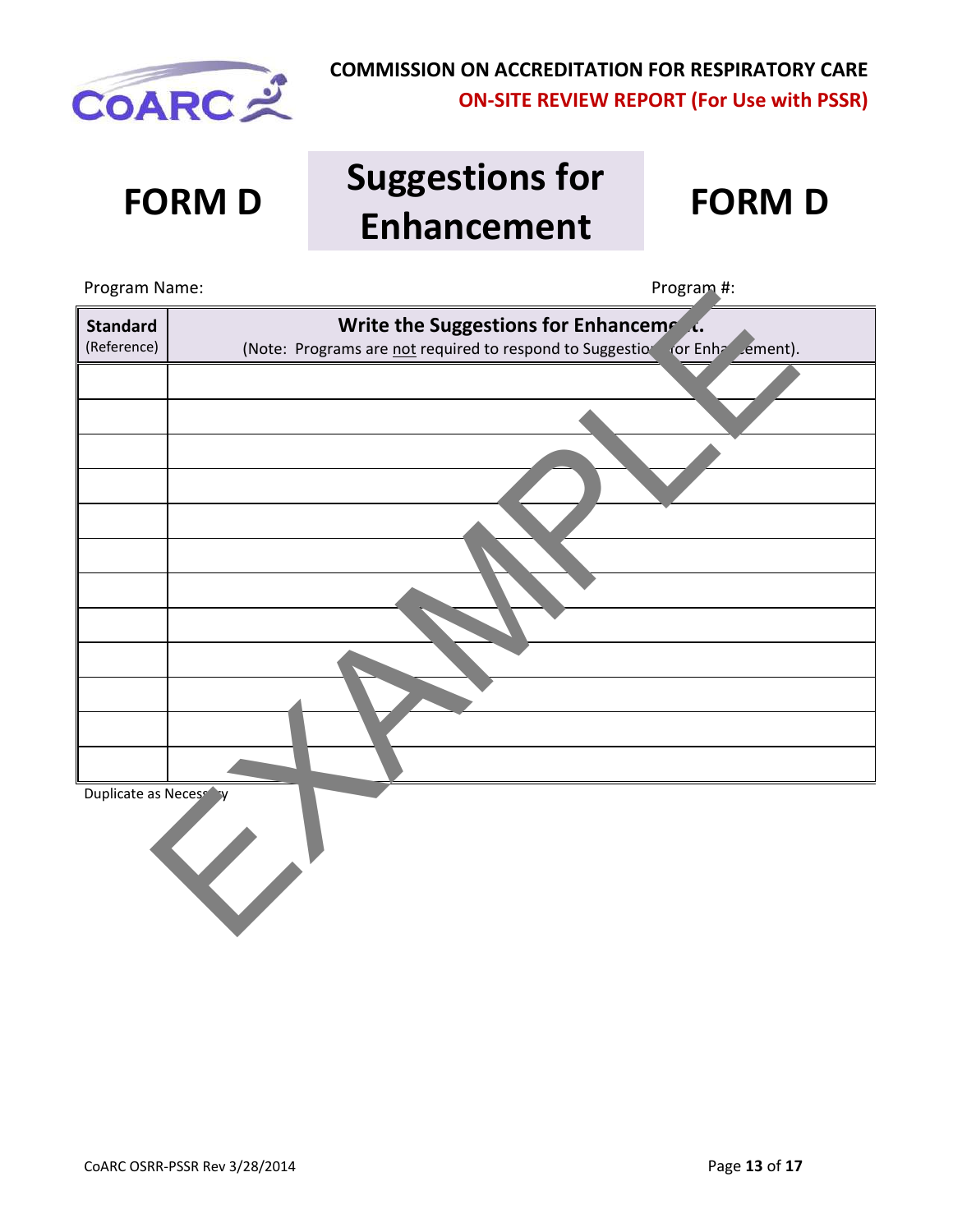

# **FORM E Additional Comments FORM E**



Program Name: Name: Program #: Program #: Program #: Program #: Program #: Program #: Program #: Program #: Program #: Program #: Program #: Program #: Program #: Program #: Program #: Program #: Program #: Program #: Prog

| Write Additional Comments, if any.<br>(Note: Programs are not required to respond to Additional Compants). |
|------------------------------------------------------------------------------------------------------------|
|                                                                                                            |
|                                                                                                            |
|                                                                                                            |
|                                                                                                            |
|                                                                                                            |
|                                                                                                            |
|                                                                                                            |
|                                                                                                            |
|                                                                                                            |
|                                                                                                            |
|                                                                                                            |
|                                                                                                            |
|                                                                                                            |
| *Duplicate as Necessary                                                                                    |
| $\langle \cdot \rangle$                                                                                    |
|                                                                                                            |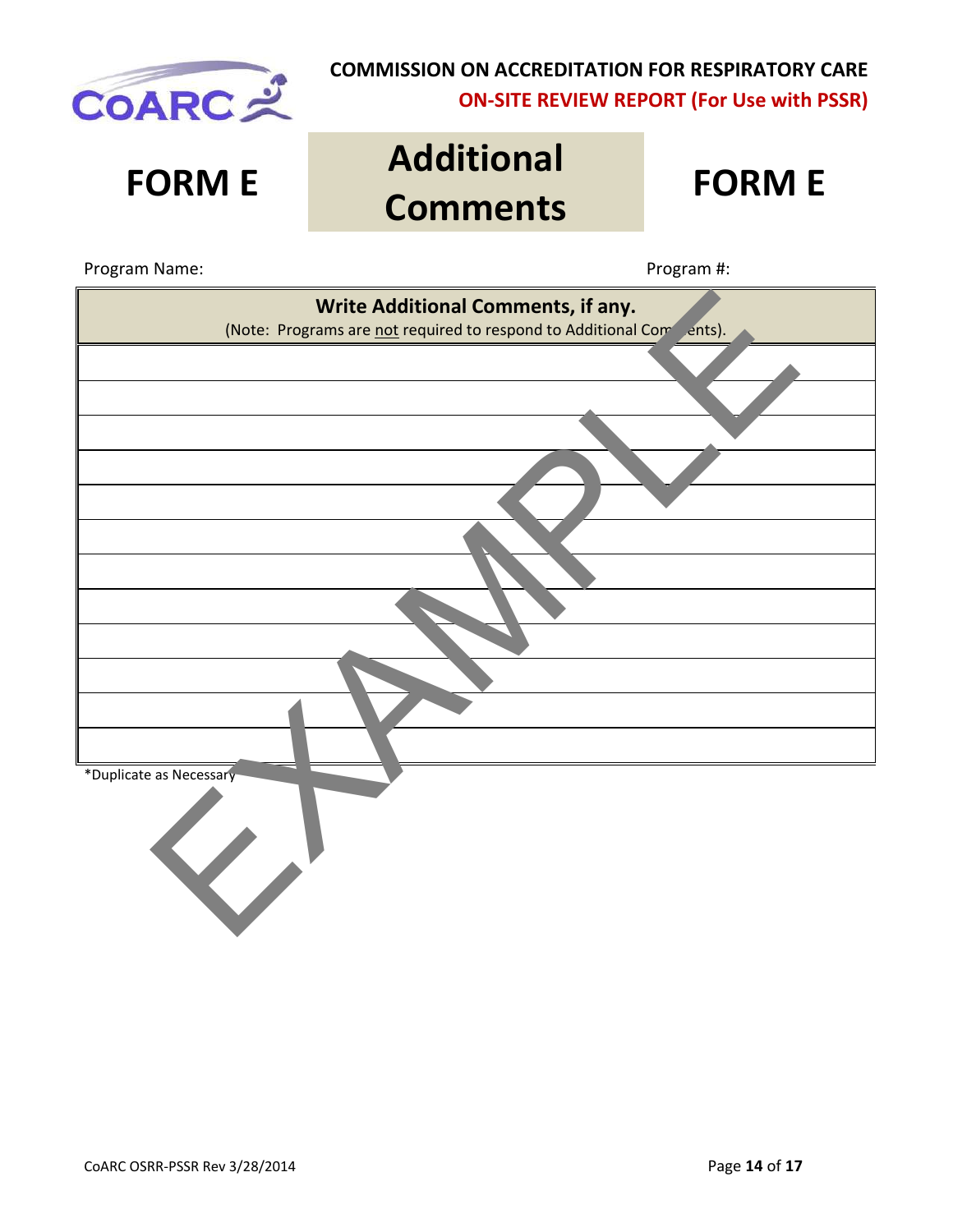

# **FORM X Confidential to COARC**

# **FORM X**

**On-Site Reviewers:** Please respond to each of the special instructions from the Referee and return this page to the CoARC Executive Office with your site visit report. Please **DO NOT** leave a copy of the site visit report with the program.

#### Program Name: Note and the set of the set of the set of the set of the set of the set of the set of the set of the set of the set of the set of the set of the set of the set of the set of the set of the set of the set of t

|                                | page to the coand executive Office with your site visit report. Please <b>DO NOT</b> leave a copy of the site visit<br>report with the program.                                                                                             |
|--------------------------------|---------------------------------------------------------------------------------------------------------------------------------------------------------------------------------------------------------------------------------------------|
| Program Name:                  | <b>gram</b>                                                                                                                                                                                                                                 |
| <b>Standard</b><br>(Reference) | <b>Section A: On-Site Reviewers should pay particular a light of the Section A: On-Site Reviewers should pay particular a light</b><br>following:<br>(Note: Do NOT present this information to the pro <sub>b</sub> m. For CoARC use ONLY). |
|                                | Referee's Comments from Self-Study:                                                                                                                                                                                                         |
|                                | On-site Reviewer's Findings:                                                                                                                                                                                                                |
|                                | On-site Reviewer's Recommendations:                                                                                                                                                                                                         |
|                                | Referee's Comments from Self-Stud,                                                                                                                                                                                                          |
|                                | On-site Reviewer's Findin                                                                                                                                                                                                                   |
|                                | On-site Reviewer Recomme dations:                                                                                                                                                                                                           |
|                                | Ref e's Commei ; from Self-Study:                                                                                                                                                                                                           |
|                                | keviewer's Indings:<br><b>∩</b> n-sit∕                                                                                                                                                                                                      |
|                                | .ewer's Recommendations:<br>On-si $\mathcal{N}$                                                                                                                                                                                             |
|                                | Referee's Comments from Self-Study:                                                                                                                                                                                                         |
|                                | On-site Reviewer's Findings:                                                                                                                                                                                                                |
|                                | On-site Reviewer's Recommendations:                                                                                                                                                                                                         |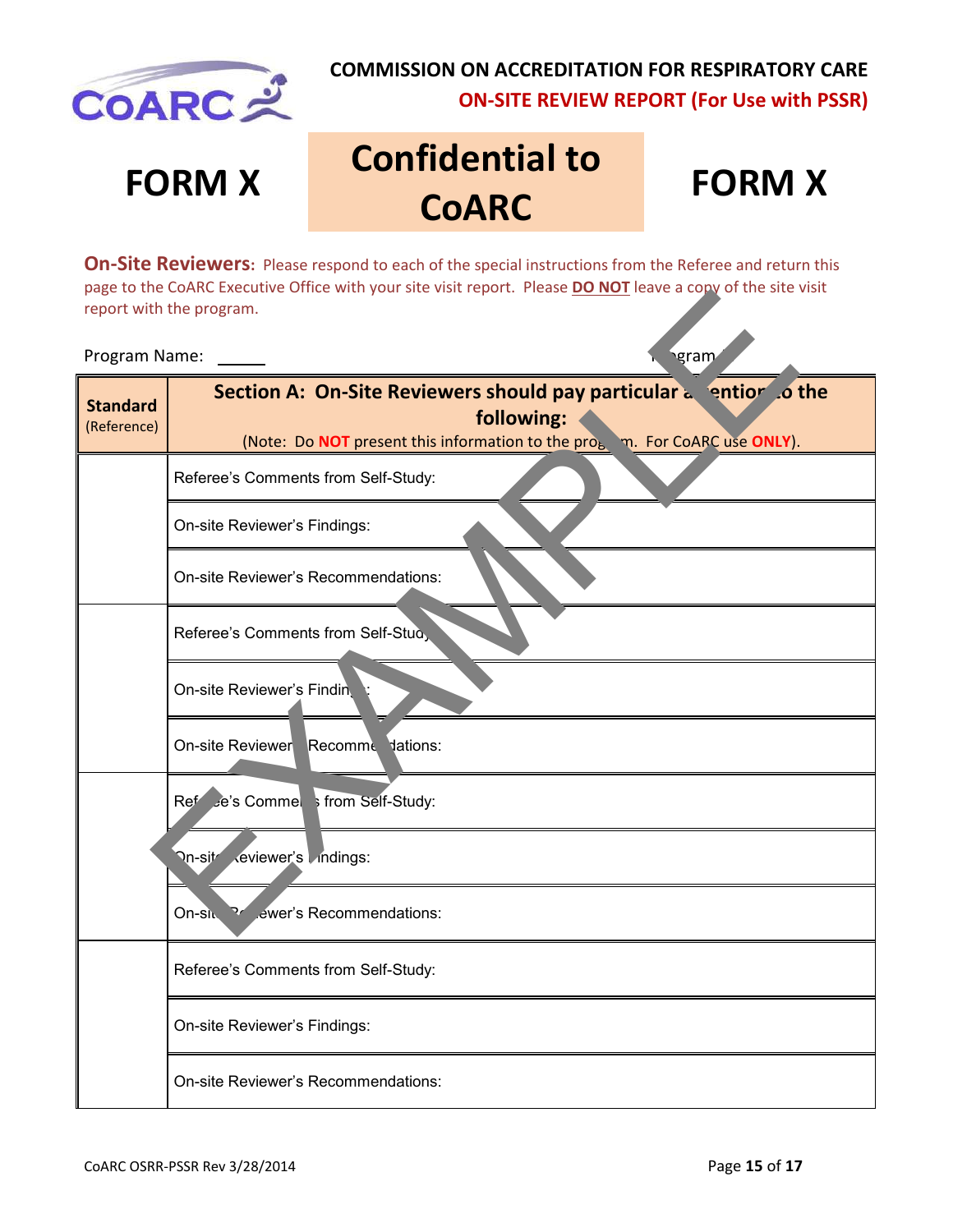

|                               | Referee's Comments from Self-Study:                            |                                                  |  |  |
|-------------------------------|----------------------------------------------------------------|--------------------------------------------------|--|--|
|                               | On-site Reviewer's Findings:                                   |                                                  |  |  |
|                               | On-site Reviewer's Recommendations:                            |                                                  |  |  |
|                               | Referee's Comments from Self-Study:                            |                                                  |  |  |
|                               | On-site Reviewer's Findings:                                   |                                                  |  |  |
|                               | On-site Reviewer's Recommendations:                            |                                                  |  |  |
| <b>Duplicate as Necessary</b> |                                                                |                                                  |  |  |
|                               | Confidential co<br><b>FORM X</b><br>CoA?                       | <b>FORM X</b>                                    |  |  |
|                               |                                                                |                                                  |  |  |
| Program Name:                 |                                                                | Program #:                                       |  |  |
| <b>Standard</b>               | Section B: Write cumnum                                        | `sand, r remedies for each Citation from Form B. |  |  |
| (Reference)                   | (Note: Do NOT), esemption to the program. For CoARC use ONLY). |                                                  |  |  |
|                               |                                                                |                                                  |  |  |
|                               |                                                                |                                                  |  |  |
|                               |                                                                |                                                  |  |  |
|                               |                                                                |                                                  |  |  |
|                               |                                                                |                                                  |  |  |

**Note to SV Team- Please respond to the Referee using Form X Note to CoARC – remove Form X when preparing the report to be sent to the program.**